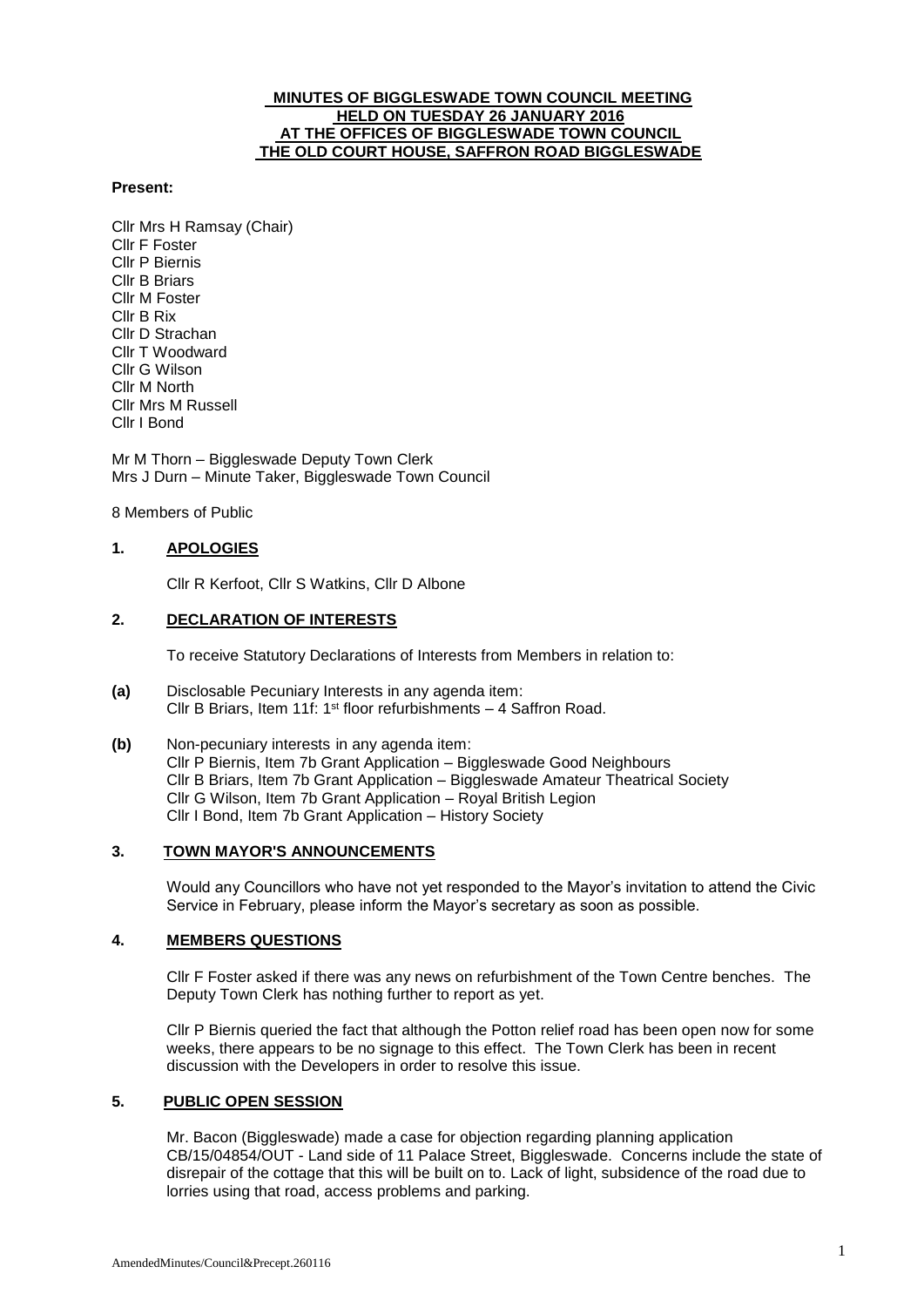## **6. INVITED SPEAKER**

There was no invited speaker.

## **7. MINUTES AND RECOMMENDATIONS OF MEETINGS**

**a. M**embers received the Minutes of the Town Council meeting held on 12 January 2016 at the Offices of Biggleswade Town Council, The Old Court House, Saffron Road, Biggleswade.

Following an amendment on page 4, item 11a to correct a typing error in the second paragraph to change "CNC" to CBC" the Minutes were approved and can be signed

**b.** Members received and approved the **RECOMMENDATIONS** of the of the Finance and General Purposes meeting held on 12 January 2016 at the Offices of Biggleswade Town Council, The Old Court House, Saffron Road, Biggleswade.

### **Item 6a: Budgets 2016-2017**

It was **RESOLVED** that Town Council approve the Budgets for 2016-17 including the Precept Request of £764,331.

## **Item 6b: Local Community Solutions Ltd**

It was **RESOLVED** that Town Council approve the proposal that LCS support BTC in preparing a Strategic Plan.

### **Item 6c: Grants**

It was **RESOLVED** that Town Council approve the schedule of Grants.

### **Additional Items for consideration:**

**Item d:** It was **RESOLVED** that Town Council approve the Sponsorship request from Biggleswade Town Cricket Club to sponsor match balls as in previous years at a cost of £10 per game for the amount of £50.

**Item e**: It was **RESOLVED** that Town Council approve the requested Grant funding of £500 for the local branch of RBL, under s137.

The grant request from Ivel Sprinter will be taken as Agenda item 10c.

## **8. MATTERS ARISING**

**a.** Minutes of the Town Council meeting held on 12 January 2016.

### **Item 11: Items for Consideration: Stratton Street bridge works**

Cllr Strachan asked if we have received any updates on the Stratton bridge situation, or a reply from CBC to the Chairman's letter.

It was reported that there has been no further update, and the Chairman has not yet written to CBC.

## **9 PLANNING APPLICATIONS**

# **a. CB/15/04854/OUT – Land side of 11 Palace Street, Biggleswade**

Outline Application: Erection of new end of terrace dwelling.

It was **RESOLVED** that the Town Council raise **OBJECTION** to this Planning Application on the grounds of overdevelopment, access and parking. Cllr T Woodward is requested to call in this Application.

#### **b. CB/15/04526/FULL – 13 Boddington Gardens, Biggleswade** Single storey rear and side extension.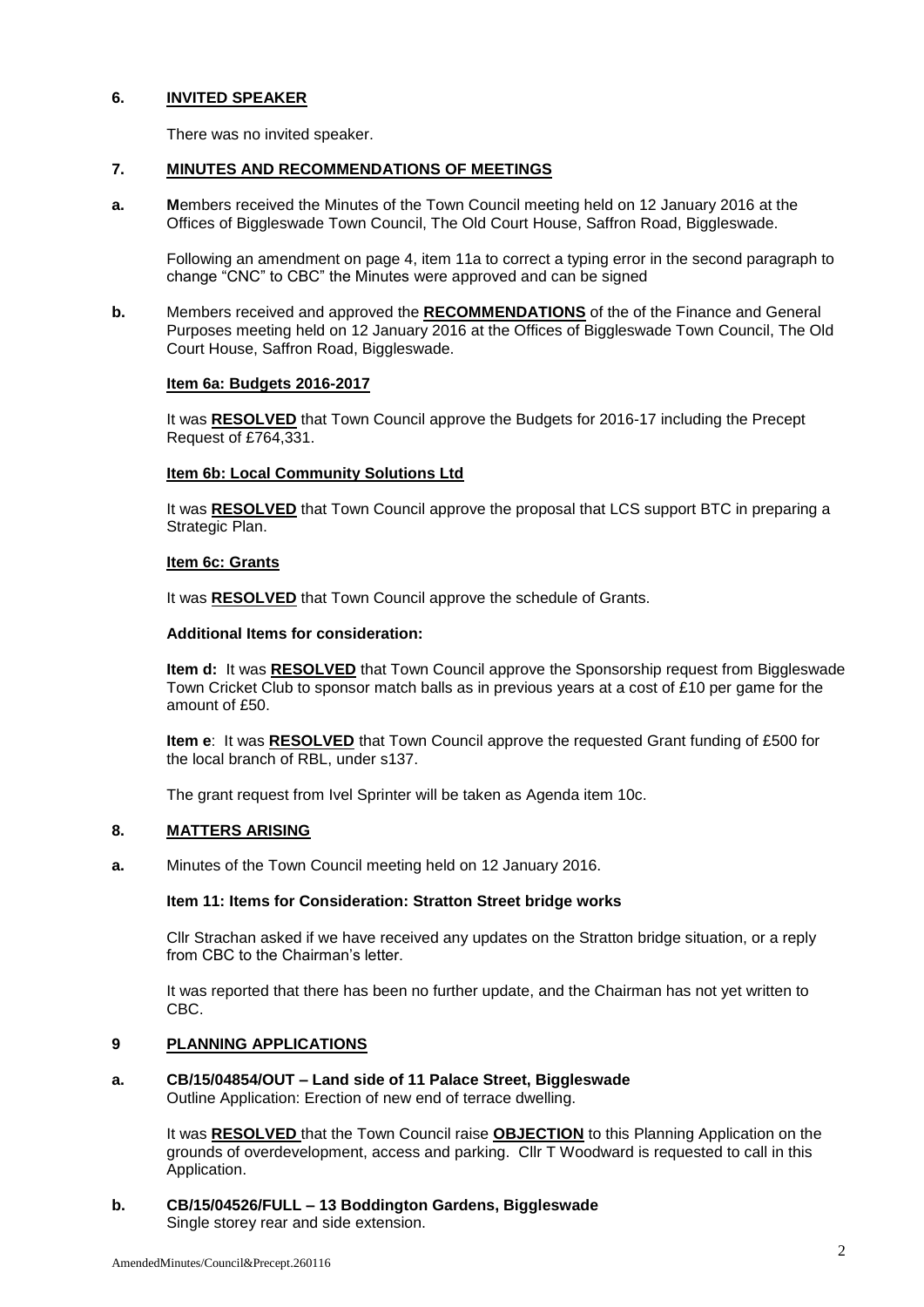It was **RESOLVED** that the Town Council raise **NO OBJECTION** to this Planning Application provided the neighbours are consulted and that any comments they may make are considered by CBC in their deliberations. In addition, the Council is to ensure that their guidelines on the size of the proposed extension to the principle dwelling are complied with in order to eliminate detriment in respect of light and privacy of adjacent residents.

### **c. CB/16/00021/FULL – 10 Courtland's Drive, Biggleswade**

Single storey rear extension with associated internal and external works.

It was **RESOLVED** that the Town Council raise **NO OBJECTION** to this Planning Application provided the neighbours are consulted and that any comments they may make are considered by CBC in their deliberations. In addition, the Council is to ensure that their guidelines on the size of the proposed extension to the principle dwelling are complied with in order to eliminate detriment in respect of light and privacy of adjacent residents.

## **d. CB/15/04729/FULL – 87 London Road, Biggleswade**

Single storey rear extension and garage following demolition of existing garage and extension.

It was **RESOLVED** that the Town Council raise **NO OBJECTION** to this Planning Application provided the neighbours are consulted and that any comments they may make are considered by CBC in their deliberations. In addition, the Council is to ensure that their guidelines on the size of the proposed extension to the principle dwelling are complied with in order to eliminate detriment in respect of light and privacy of adjacent residents. There is also to be provision of sufficient parking.

## **e. CB/16/00022/FULL – 20 and 21 Market Square, Biggleswade**

Change of use to a first and second floor retail (A1) unit to 6 residential flats (C3).

It was **RESOLVED** that the Town Council **OBJECT** to this Planning Application on the grounds of overdevelopment and the lack of off-street parking.

## **f. CB/16/00052/FULL – 9 Coopers Close, Biggleswade**

Single storey side extension.

It was **RESOLVED** that the Town Council raise **NO OBJECTION** to this Planning Application provided the neighbours are consulted and that any comments they may make are considered by CBC in their deliberations. In addition, the Council is to ensure that their guidelines on the size of the proposed extension to the principle dwelling are complied with in order to eliminate detriment in respect of light and privacy of adjacent residents.

## **g. CB/16/00072/FULL – 13 Wilsheres Road, Biggleswade**

Front extension.

It was **RESOLVED** that the Town Council raise **NO OBJECTION** to this Planning Application provided the neighbours are consulted and that any comments they may make are considered by CBC in their deliberations. In addition, the Council is to ensure that their guidelines on the size of the proposed extension to the principle dwelling are complied with in order to eliminate detriment in respect of light and privacy of adjacent residents. There should also be sufficient off-street parking remaining.

## **h. CB/15/04832/FULL – 210 London Road, Biggleswade**

Two storey side and single storey side and rear extension.

It was **RESOLVED** that the Town Council raise **NO OBJECTION** to this Planning Application provided the neighbours are consulted and that any comments they may make are considered by CBC in their deliberations. In addition, the Council is to ensure that their guidelines on the size of the proposed extension to the principle dwelling are complied with in order to eliminate detriment in respect of light and privacy of adjacent residents.

### **i. CB/15/04234/FULL – 95 High Street, Biggleswade**

Demolition of single storey retail unit (no. 95 High Street) and erection of three storey building with retail to ground floor and 5 residential units to first and second floors.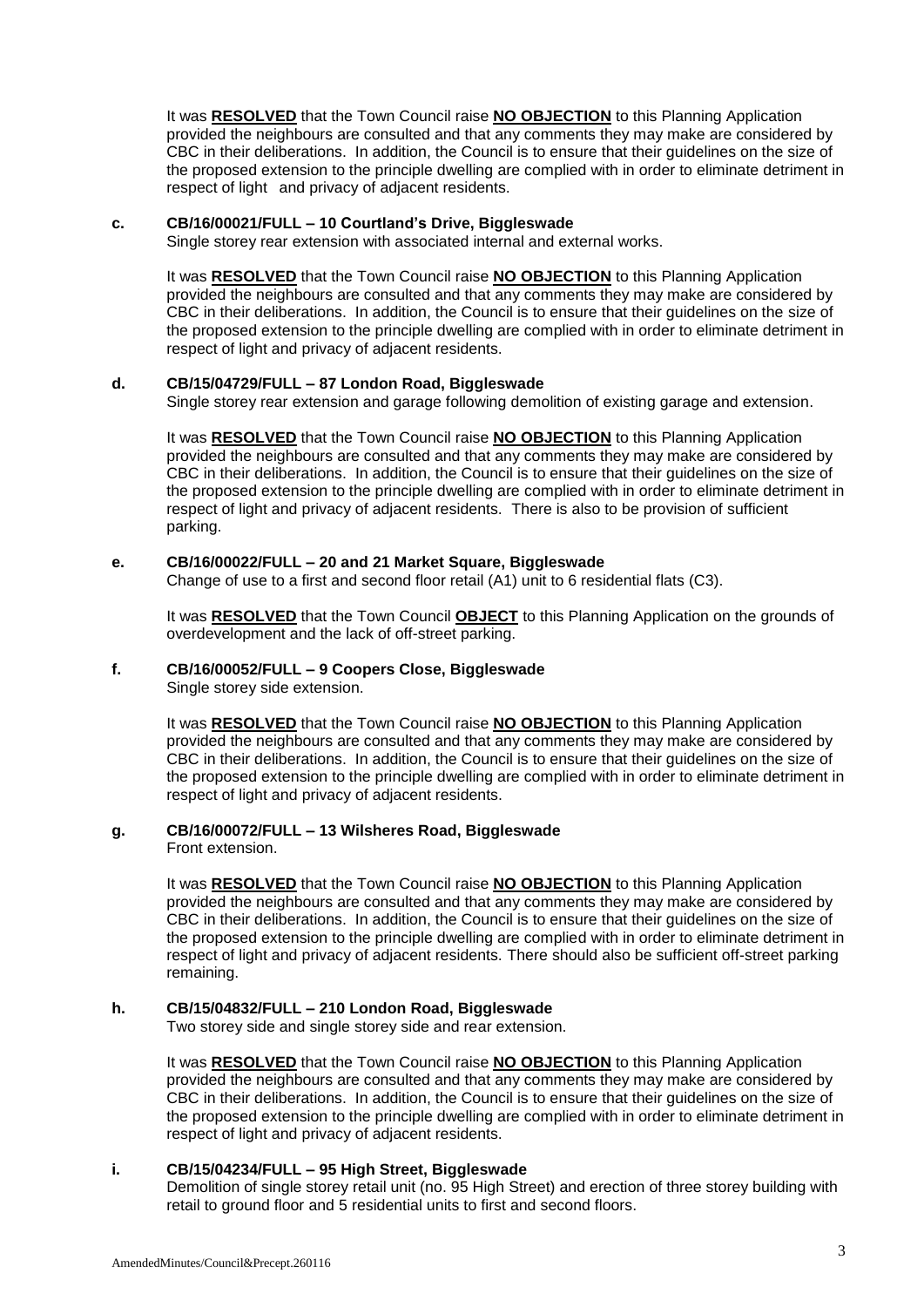It was **RESOLVED** that the Town Council **OBJECT** to this Planning Application on the grounds of overdevelopment, no access and inadequate parking and that this application is requested to be called in.

**j. CB/15/04723/FULL – Baystrait House, Station Road, Biggleswade**  Change of use to D1 to Suite 8, Baystrait House.

It was **RESOLVED** that the Town Council raise **NO OBJECTION** to this Planning Application.

### **k. CB/15/04943/FULL – Land to rear of 90-96 The Baulk, Biggleswade** Erection of one dwelling following demolition of barn.

It was **RESOLVED** that the Town Council raise **NO OBJECTION** to this Planning Application provided the neighbours are consulted and that any comments they may make are considered by CBC in their deliberations. In addition, the Council is to ensure that their guidelines on the size of the proposed extension to the principle dwelling are complied with in order to eliminate detriment in respect of light and privacy of adjacent residents.

## **l. CB/15/04438/RM – Land South of Potton Road, Biggleswade**

Reserved Matters: Landscaping, layout and appearance following outline application MB/03/01205/OUT for the creation of formal sports areas, ancillary open space comprising of football pitches, a range of play facilities and games areas. (Amendments – revised application form and changes to the proposal**).**

*This planning application previously went before council on the 15th December 2015.* 

It was **RESOLVED** that Town Council raise **NO OBJECTION** to this application.

## **10. ACCOUNTS**

## **a. Financial Administration**

Members received the following accounts:

- i. Detailed Balance Sheet to 31 December 2015
- ii. Summary of Income & Expenditure.
- iii. Current Bank Account, receipts and payments to 31 December 2015

Cllr M North, Chairman FG&P, requested that an item covering "excess reserves" be put on a future Agenda.

It was **RESOLVED** that Town Council accept the accounts presented.

### **11. ITEMS FOR CONSIDERATION**

### **a. Bedfordshire Constabulary**

Members received Crime Figures from Bedfordshire Police.

It was felt that these contained too many "unknowns". The information was **NOTED**.

#### **b. Works to trees within a Conservation Area: Remove one Bay & one Plum tree located along northern boundary wall. Location: Callaghan Partnership, Old School Factories, Church Street**

CBC has notified Town Council that they have received an application to carry out work to tree(s) at the above property which is within the Biggleswade Conservation Area. A copy of the application is attached to this agenda.

The Town Council has no objection to this work being carried out.

### **c. Grant application – Ivel Sprinter**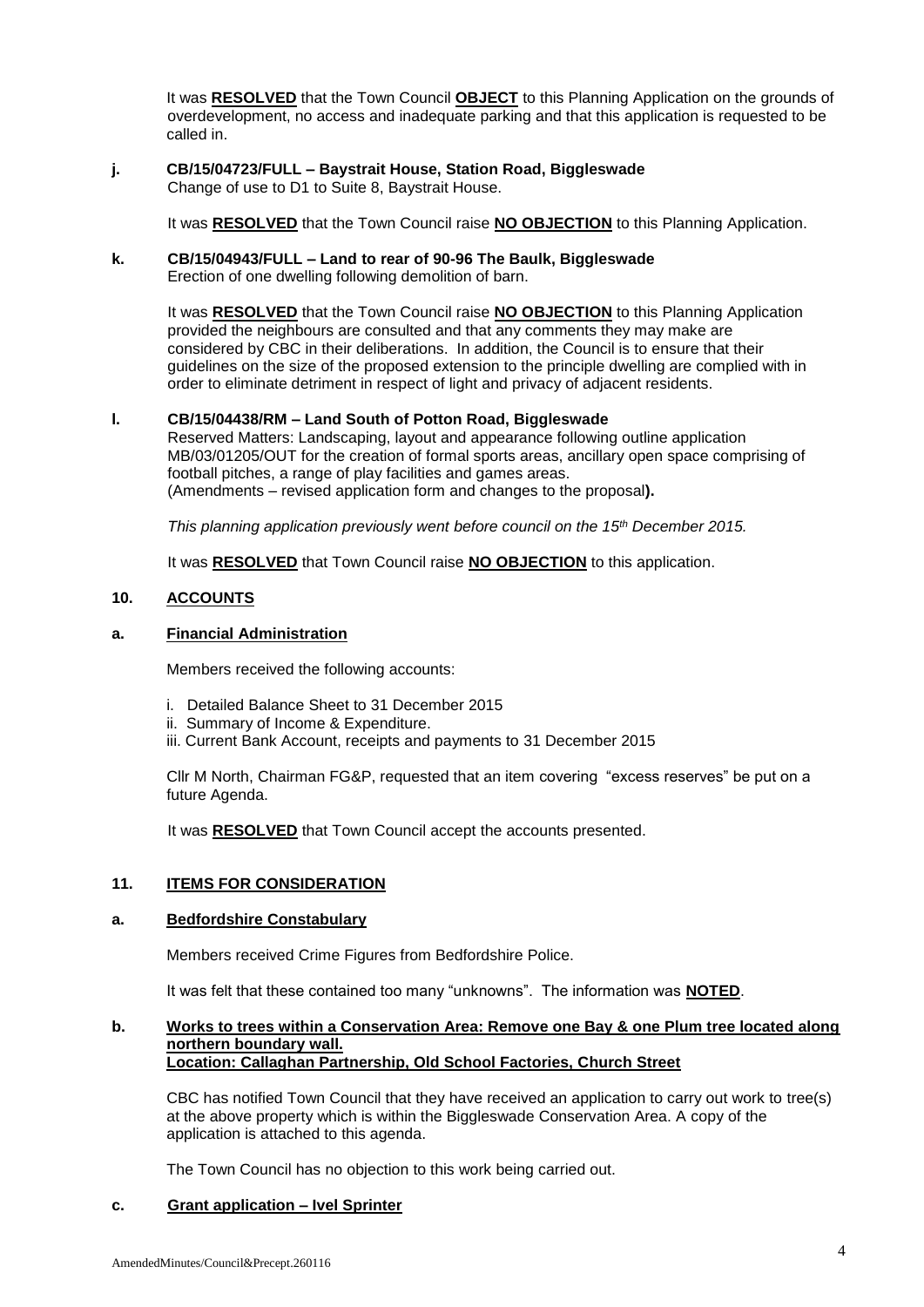Finance & General Purpose meeting 12th January 2016, Grant Application no 12 deferred to the Town Council meeting 26th January 2016.

*To be able to replace the Ivel Sprinter minibus which is becoming unreliable and will fail to meet new emissions regulation coming into force in the near future. The bus service transports people around Biggleswade and the surrounding areas, and brings people into Biggleswade that have no other means of transport. The cost of a replacement bus is in the region of £75,000 of which they are able to contribute 40,000 from our reserves leaving a shortfall of £35,000.* 

Members were asked to consider a request for £10,000 towards the cost of a new minibus. Members have the power to make a grant under the Transport Act 1985, ss 22 -23 and s 106A, inserted by Local government and rating Act 1997.

This service, run by volunteers, is considered to be an extremely valuable asset to the town.

It was **RESOLVED** that Town Council approve the request for a Grant of £10,000 to the Ivel Sprinter to be paid from General Reserve.

### **d. Works to trees within a Conservation Area: Prune a row of Sycamore trees to the western boundary of the front garden. Location: Thirlaways, 49 London Road.**

CBC has notified Town Council that they have received an application to carry out work to tree(s) at the above property which is within the Biggleswade Conservation Area. A copy of the application is attached to this agenda.

The Town Council has no objection to this work being carried out.

#### **e. Market Town Regeneration Project**

A Proposal has been received from Carolyn Blake (Northill) asking the Town Council to support a proposal for an historic mosaic trail linking Biggleswade, Potton and Sandy to be put forward in a bid to the Market Towns Regeneration Fund.

Although this was considered by some Cllrs. to be a very interesting project, following discussion Members decided to defer a decision until more information has been received. They would like details on size, location and costs to be submitted in time to circulate with the next Agenda, and also to invite Carolyn Blake to speak on this item at the meeting.

## **f. 1st Floor Refurbishments - 4 Saffron Road**

*Cllr B Briars left the Chamber before this item was discussed.*

Members were asked to consider three quotations received for the refurbishment of the 1<sup>st</sup> Floor, 4 Saffron Road.

It was **RESOLVED t**hat quotation C for £13,584.80 plus VAT is accepted.

*Cllr B Briars returned to the Chamber after this matter was concluded.*

### **g. H. Harris & Sons**

A request has been received asking Members to grant permission for H Harris and Sons, for use of the Biggleswade market square during Biggleswade Carnival week.

The request is for the Fun Fair to pull onto the market square Tuesday  $28<sup>th</sup>$  June 2016, evening and pull off Saturday 2nd July 2016.

It was **RESOLVED** that this request was accepted

### **h. Funding for a Community Agent for Biggleswade**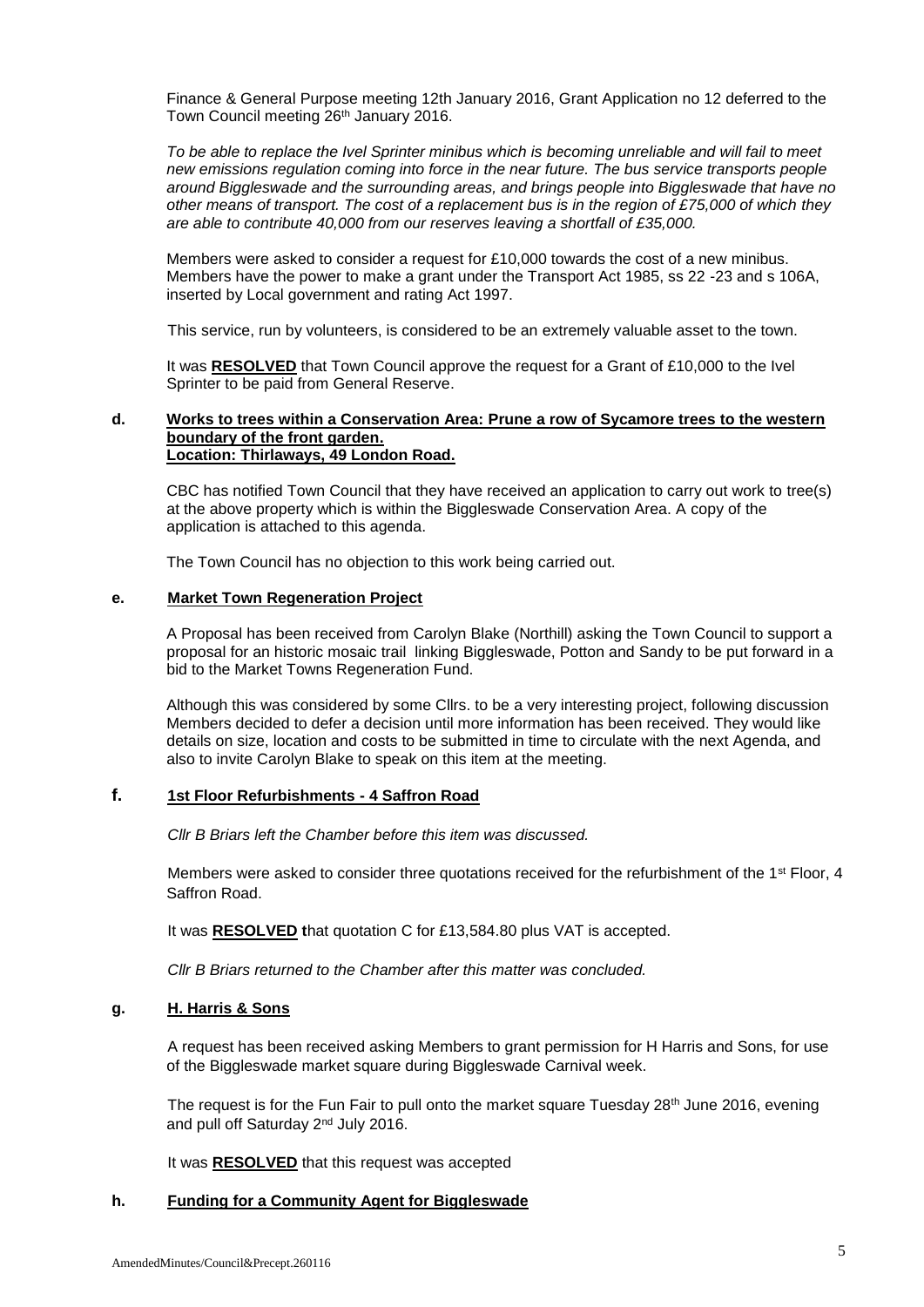Members are asked to consider a proposal from Bedfordshire Rural Communities Charity (BRCC) who are requesting financial support of £10,000 towards the cost of a 1-year pilot to fund a Community Agent for Biggleswade. Further details are attached to this agenda.

It was **RESOLVED** that Town Council have no objection to supporting this project with a contribution of £10,000 for one year. However, they would like to receive reports from BRCC on activities and to review progress after 9 months.

## **i. Biggleswade Parking – Statutory Consultation Feedback**

Following in depth discussion, Members asked that the following requests and comments be taken back to CBC:

- Zone D Osprey Road: Members asked that CBC re-canvas residents affected by parking issues in Osprey Road area as there were concerns that this area had not adequately been covered.
- Zone F Ivel Gardens: Cllr Mrs M Russell asked for additional double yellow lines on the south side of Ivel Gardens, alongside the raised bed where the yew trees are between the entrance to the church car park and the driveway of No. 1. This is for safety reasons because Ivel Gardens has a dog leg and there are visibility issues which have resulted in near misses with cars coming out of the church car park.

Cllr Mrs M Russell also requested an item for the next Agenda to request double yellow lines on Sun Street from the junction with Fairfield Road to the junction with Shortmead Street.

## **j. Rights of Way Changes – Stratton Business Park – Phase 5**

Members are asked to consider proposed changes to the rights of way; Stratton Business Park phase 5. (proposals attached).

It was **RESOLVED** that Town Council **OBJECT** to these proposals on the grounds that the information provided is inadequate, the map is not clear and more detail is required before a decision can be made.

## **k. A1 East of England Strategic Road Study**

Members are asked to consider electing two members along with the Town Clerk, to attend the above meeting. The meeting is being held on the 12<sup>th</sup> February 2016 at Sandy Conservative Bowls Club Pavilion, the meeting will start at 1.30pm.

Members are keen to attend this meeting. Cllrs H Ramsay, I Bond, D Strachan and M Foster will attend as BTC representatives, along with the Town Clerk. Cllr Mrs M Russell and Cllr M North will attend as BATPC representatives.

## **12. ITEMS FOR INFORMATION**

### **a. Planning application outcomes**

A report detailing the outcome of recent planning applications is attached to this agenda.

It was reported that Cllr J Lawrence has called in the Planning Application for 15 Torquay Close as requested by Members at the Council Meeting held on 12 January 2016.

### **b. Budget 2016 – CBC Spending Plans**

Central Bedfordshire Council Spending Plans, members are asked to consider filling in an online questionnaire, [www.centralbedfordshire.gov.uk/consultations](http://www.centralbedfordshire.gov.uk/consultations)

This was **NOTED.**

## **c. Police Council Tax Precept Consultation.**